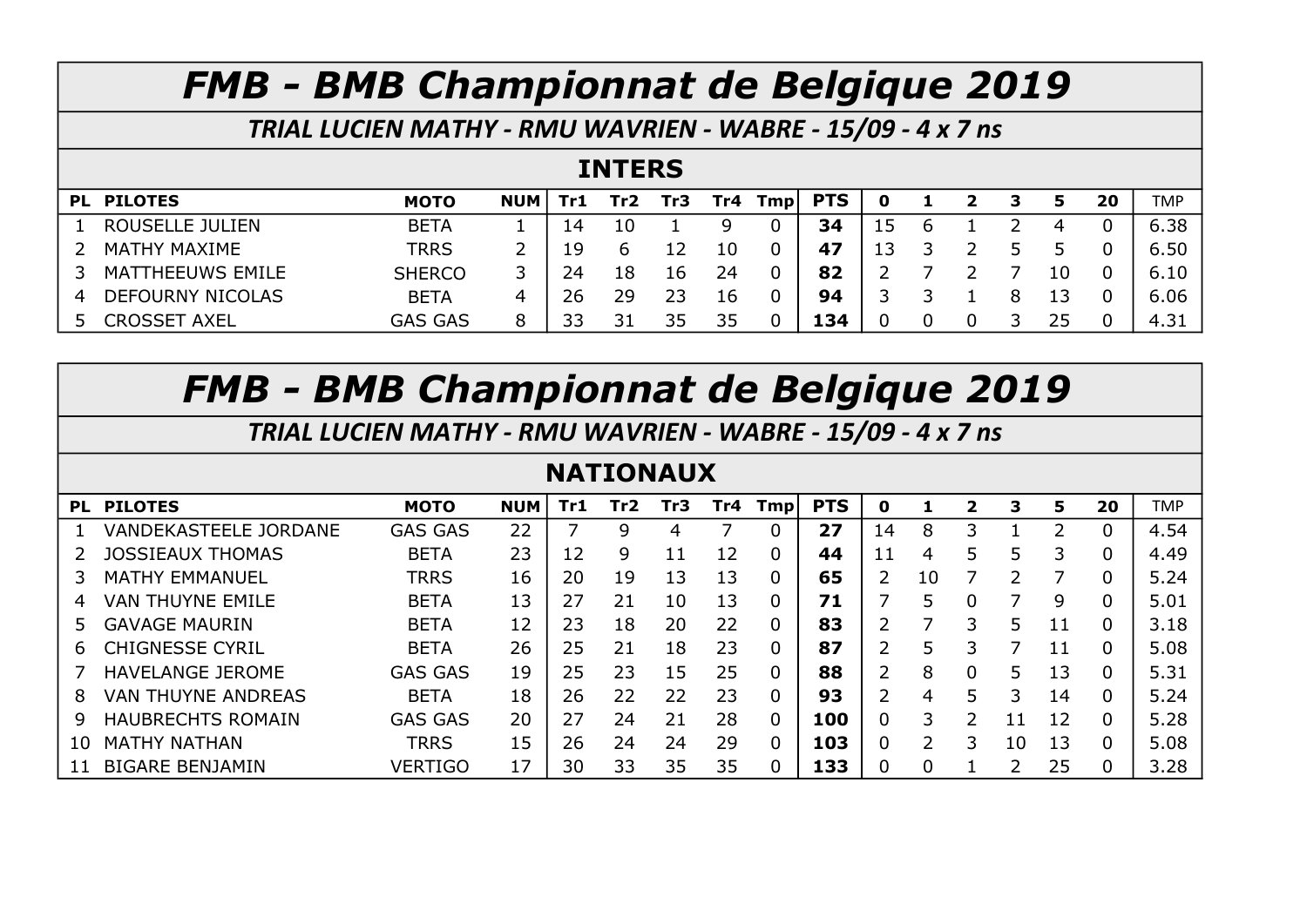TRIAL LUCIEN MATHY - RMU WAVRIEN - WABRE - 15/09 - 4 x 7 ns

#### SENIOR

|    | PL PILOTES             | <b>CLUB</b>    | <b>NUM</b> | Tr1. | Tr2 | Tr3 |     | $Tr4$ Tmp | <b>PTS</b> |    |   | $\mathbf{2}$ | 3  | 5 | 20 | <b>TMP</b> |
|----|------------------------|----------------|------------|------|-----|-----|-----|-----------|------------|----|---|--------------|----|---|----|------------|
|    | <b>BARIGAND ALAIN</b>  | <b>BETA</b>    | 64         |      |     |     | 6   |           | 21         | 18 | 4 |              |    |   |    | 4.39       |
|    | PUTTEMANS NICOLAS      | <b>ARDENNE</b> | 27         | 10   | 15  | h   | 13. |           | 44         | 12 |   |              |    |   |    | 5.13       |
|    | <b>HOUGARDY PASCAL</b> | <b>DISON</b>   | 66         |      |     |     |     |           | 65         |    | 4 | 4            | b  |   |    | 5.00       |
| 4  | <b>DENIS ERIC</b>      | <b>ARDENNE</b> | 28         | 28   | 15  | 13  | 18  |           | 74         |    | Q |              | 8  |   |    | 5.15       |
| 5. | <b>CUYVERS MARC</b>    | <b>LOMMEL</b>  | 65         |      |     | 20  | 22  |           | 86         |    |   |              | 14 | 8 |    | 5.03       |
| b  | MASSIN CHRISTIAN       | <b>DISON</b>   | 51         | 29   | 31  | 20  |     |           | 101        |    |   |              |    |   |    | 5.31       |

# FMB - BMB Championnat de Belgique 2019

TRIAL LUCIEN MATHY - RMU WAVRIEN - WABRE - 15/09 - 4 x 7 ns

#### **JUNIOR**

|   | PL PILOTES              | <b>CLUB</b>    | <b>NUM</b> | Tr1. | Tr2 | Tr3 |    | Tr4 $Tmp$ PTS | 0  |   |  | 20 | <b>TMP</b> |
|---|-------------------------|----------------|------------|------|-----|-----|----|---------------|----|---|--|----|------------|
|   | <b>COUVREUR ANTONIN</b> | <b>MONS</b>    | 32         | 10   |     | 15  | b  | 34            | 13 |   |  |    | 4.59       |
|   | <b>FISSETTE KEVIN</b>   | <b>DISON</b>   | 38         | q    |     | 13  |    | 37            |    | 4 |  |    | 4.32       |
| 3 | <b>DURNEZ JENS</b>      | <b>TORHOUT</b> | 40         |      |     | 12  |    | 46            | 10 |   |  |    | 4.43       |
| 4 | <b>SAELENS LIAM</b>     | TORHOUT        | 36         | 26   | 20  | 17  | 18 | 81            |    | h |  |    | 4.51       |
|   | <b>TIMO</b><br>TON      | <b>MONS</b>    | 41         |      | スト  | 35  | 35 | 138           |    |   |  |    | 4.29       |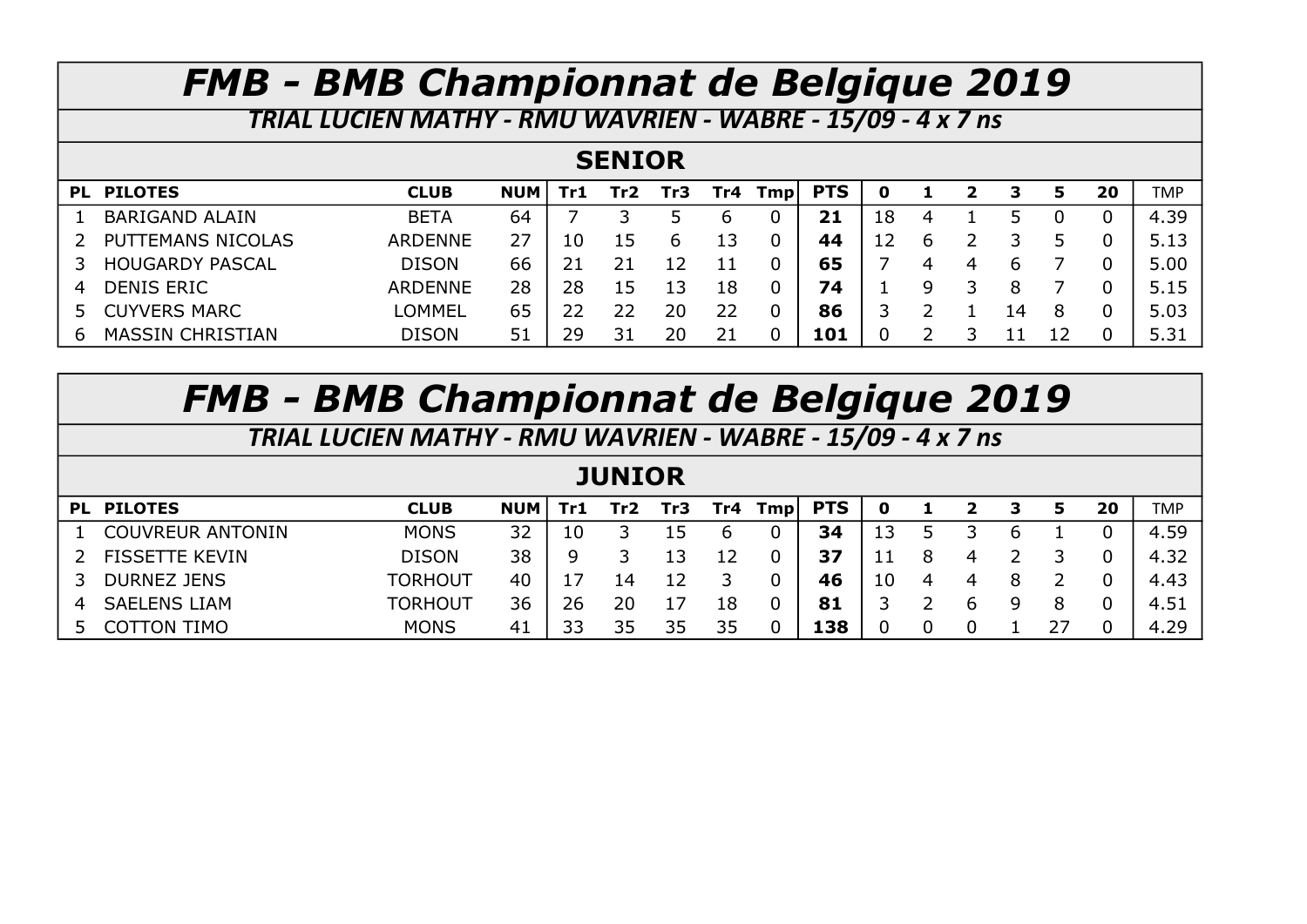TRIAL LUCIEN MATHY - RMU WAVRIEN - WABRE - 15/09 - 4 x 7 ns

#### GENTLEMEN

| <b>PL</b> | <b>PILOTES</b>              | <b>CLUB</b>      | <b>NUM</b> | Tr1 | Tr2      | Tr3 | Tr4 | Tmp          | <b>PTS</b> | 0  |    | $\mathbf{2}$  | 3             | 5              | 20             | <b>TMP</b> |
|-----------|-----------------------------|------------------|------------|-----|----------|-----|-----|--------------|------------|----|----|---------------|---------------|----------------|----------------|------------|
|           | <b>ILLA JORDI</b>           | <b>DISON</b>     | 86         |     | $\Omega$ |     |     |              | 4          | 25 |    |               | $\mathbf{0}$  | $\mathbf 0$    | 0              | 4.34       |
| 2         | <b>COLLARD RENE</b>         | <b>RLMOA</b>     | 73         |     | 0        | 5   |     | 0            | 13         | 22 | 3. |               |               |                | 0              | 4.20       |
| 3.        | <b>WINDELS KOEN</b>         | <b>TORHOUT</b>   | 82         | 5   | 5        | 2   |     | 0            | 13         | 20 | 5. |               | $\mathcal{L}$ | $\overline{0}$ | 0              | 4.18       |
| HC.       | MARESCEAU GREGORY           | X                | 84         | 5   |          |     | 2   | 0            | 16         | 19 | 6. |               |               |                | 0              | 2.46       |
| 4         | <b>DURNEZ ALAIN</b>         | <b>TORHOUT</b>   | 83         | 5   |          | 3   |     | 0            | 17         | 17 | 5. | 6             | $\Omega$      | $\overline{0}$ | $\Omega$       | 4.20       |
| 5.        | LEBRUN CHRISTIAN            | <b>MONS</b>      | 87         | 10  |          | 5   | 3   | 0            | 20         | 16 | 8  |               |               |                | 0              | 4.21       |
| 6         | LOMBART STEPHANE            | <b>MONS</b>      | 72         | 10  | 5        | 2   | 4   | 0            | 21         | 17 | 5. |               | 4             | $\overline{0}$ | 0              | 4.14       |
|           | <b>BOURGUIGNON PASCAL</b>   | <b>RLMOA</b>     | 93         | 7   | 8        | 6   | 6   |              | 27         | 14 | 6  | 5             | 2             | 1              | 0              | 4.50       |
| 8         | <b>BOSMAN PIERRE</b>        | <b>WAVRE</b>     | 97         | 13  | 8        | 4   | 7   | 0            | 32         | 11 |    | 5.            | 5             | $\mathbf 0$    | 0              | 2.09       |
| 9         | <b>GOSET CLAUDE</b>         | <b>WAVRE</b>     | 99         | 16  | 8        | 15  | 9   | <sup>n</sup> | 48         | 10 | 5. | 4             | 5             | 4              | $\Omega$       | 4.26       |
| 10.       | <b>SCHAMP JEAN FRANCOIS</b> | <b>MOLIGNARD</b> | 85         | 17  | 13       | 10  | 9   |              | 49         | 9  | 5. | 4             | 7             | 3              | $\Omega$       | 5.02       |
| 11        | <b>BUELINCKX HARRY</b>      | <b>DWORP</b>     | 91         | 18  | 17       | 14  | 13  | 0            | 62         | 6  | 6. | $\mathcal{P}$ | 9             | 5              | $\overline{0}$ | 5.00       |
| HC .      | <b>REUL DANIEL</b>          | X                | 90         | 24  | 19       | 12  | 12  | 0            | 67         | 4  |    | 3             | 8             | 6              | 0              | 4.48       |
| 12        | <b>MATTHIJS GEERT</b>       | <b>TORHOUT</b>   | 88         | 17  | 35       | 35  | 35  | 0            | 122        |    |    |               |               | 23             | 0              | 5.00       |

FMB - BMB Championnat de Belgique 2019

TRIAL LUCIEN MATHY - RMU WAVRIEN - WABRE - 15/09 - 4 x 7 ns

#### RANDONNEUR

| PI. | <b>PILOTES</b>                         | <b>CLUB</b>    | <b>NUM</b> | Tr1 | Tr <sub>2</sub> | Tr3. | Tr4 | Tmp | <b>PTS</b> |                     |  |  | 20 | <b>TMP</b>    |
|-----|----------------------------------------|----------------|------------|-----|-----------------|------|-----|-----|------------|---------------------|--|--|----|---------------|
|     | VAN DE KEERE KOEN                      | <b>TORHOUT</b> | フロ         |     |                 |      |     |     |            | $\sim$ $\sim$<br>-- |  |  |    | $\sim$<br>. . |
|     | <b>. VINCENT</b><br><b>ZARA</b><br>LAZ | <b>MONS</b>    | 78         |     |                 |      |     |     | 13         | -                   |  |  |    | 3.00          |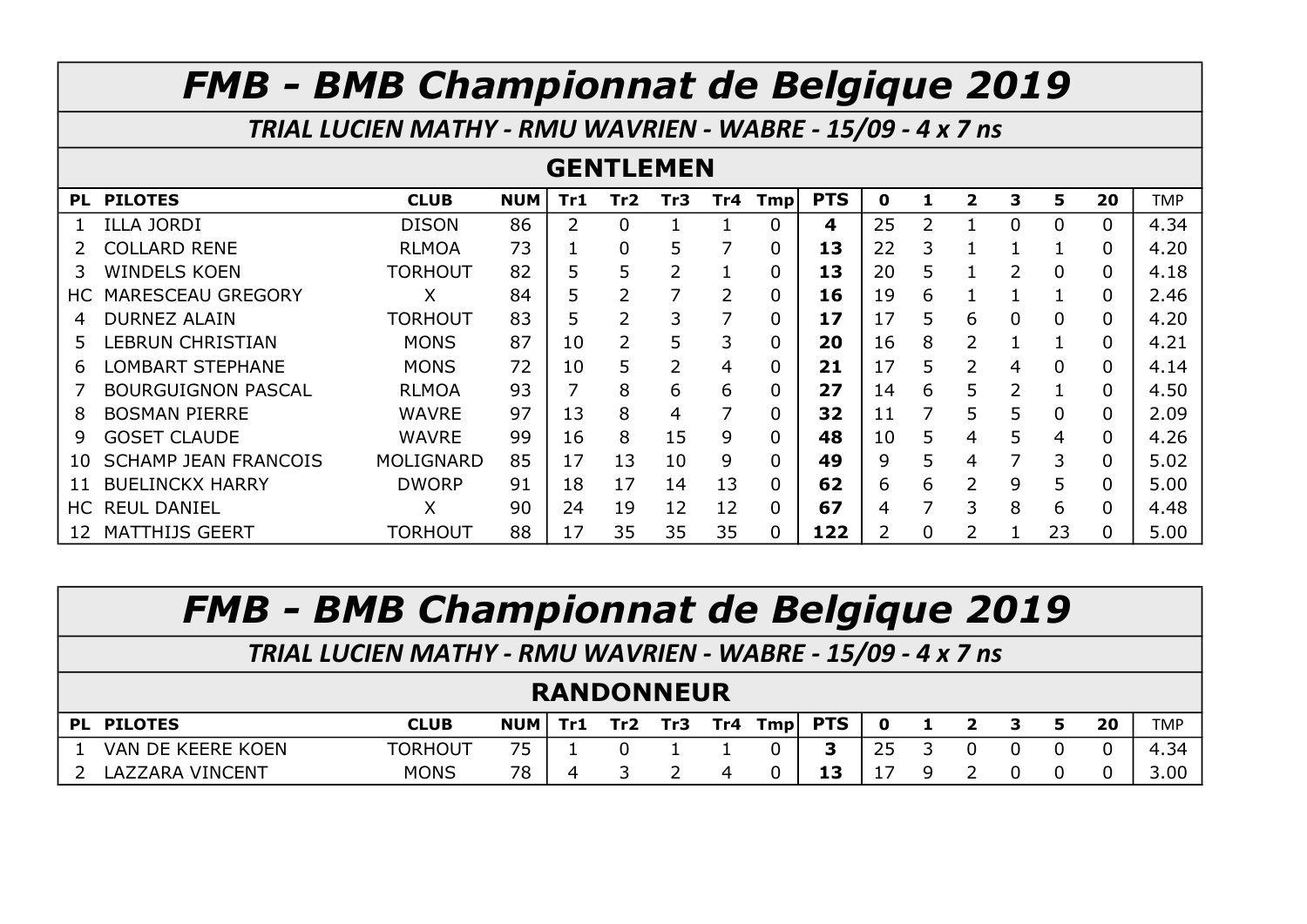TRIAL LUCIEN MATHY - RMU WAVRIEN - WABRE - 15/09 - 4 x 7 ns

#### LOISIR

|     | PL PILOTES                  | <b>CLUB</b>     | <b>NUM</b> | Tr1. | Tr2 | Tr3 | Tr4 | Tmp | <b>PTS</b> |    |   | 2 | з | 5 | 20 | <b>TMP</b> |
|-----|-----------------------------|-----------------|------------|------|-----|-----|-----|-----|------------|----|---|---|---|---|----|------------|
|     | LEVEAUX GEORGES             | <b>HUBIN HC</b> | 115        |      |     |     |     |     | 5          | 23 |   |   |   |   |    | 4.56       |
|     | HC SULAK CHRISTOPHE         | Χ               | 117        |      |     |     |     |     | 5          | 23 |   |   |   |   |    | 6.20       |
|     | <b>VANDERMUNTER MICHAEL</b> | <b>MONS</b>     | 105        |      |     |     |     |     | 6          | 24 |   |   |   |   |    | 4.27       |
|     | <b>PLAIRE LISA</b>          | <b>DISON</b>    | 114        |      |     |     |     |     | 7          | 23 | 4 |   |   |   |    | 6.00       |
| 4   | <b>VANDERMUNTER BASTIEN</b> | <b>MONS</b>     | 121        |      |     |     | 6   |     | 9          | 23 | 4 |   |   |   |    | 4.24       |
|     | <b>BOSMAN JEAN PIERRE</b>   | <b>WAVRE</b>    | 116        | 4    |     | 12  | 4   |     | 22         | 18 | 4 | 4 |   |   |    | 5.08       |
| HC. | DITHMAR AYMERIC             | Χ               | 118        | b    | 10  |     |     |     | 30         | 18 |   |   |   |   |    | 5.28       |
| AB. | <b>SUKAK FREDERIC</b>       | ∧               | 113        |      |     |     |     |     |            |    |   |   |   |   |    |            |

| <b>FMB - BMB Championnat de Belgique 2019</b>               |              |            |     |         |    |                 |         |            |          |              |                |    |    |    |            |
|-------------------------------------------------------------|--------------|------------|-----|---------|----|-----------------|---------|------------|----------|--------------|----------------|----|----|----|------------|
| TRIAL LUCIEN MATHY - RMU WAVRIEN - WABRE - 15/09 - 4 x 7 ns |              |            |     |         |    |                 |         |            |          |              |                |    |    |    |            |
| <b>ESPOIR 125cc</b>                                         |              |            |     |         |    |                 |         |            |          |              |                |    |    |    |            |
| PL PILOTES                                                  | <b>CLUB</b>  | <b>NUM</b> | Tr1 | Tr2 Tr3 |    |                 | Tr4 Tmp | <b>PTS</b> | <b>O</b> | $\mathbf{1}$ | $\overline{2}$ | -3 | 5. | 20 | <b>TMP</b> |
| <b>VANDE CRAEN VICTOR</b>                                   | <b>DISON</b> | 89         | 10  | 4       | 11 |                 |         | 27         | 16       | 4            |                |    |    |    | 5.12       |
| <b>COMPERE HUGUES</b>                                       | <b>DISON</b> | 96         | 6   | 5       | 6  | $12 \ \mathrm{$ |         | 29         | 13       | 8            | 4              |    |    |    | 4.16       |
| RAHIR ELOÏSE                                                | <b>DISON</b> | 81         | 22  | 18      | 21 |                 |         | 82         | 0        |              |                | 16 |    |    | 5.36       |